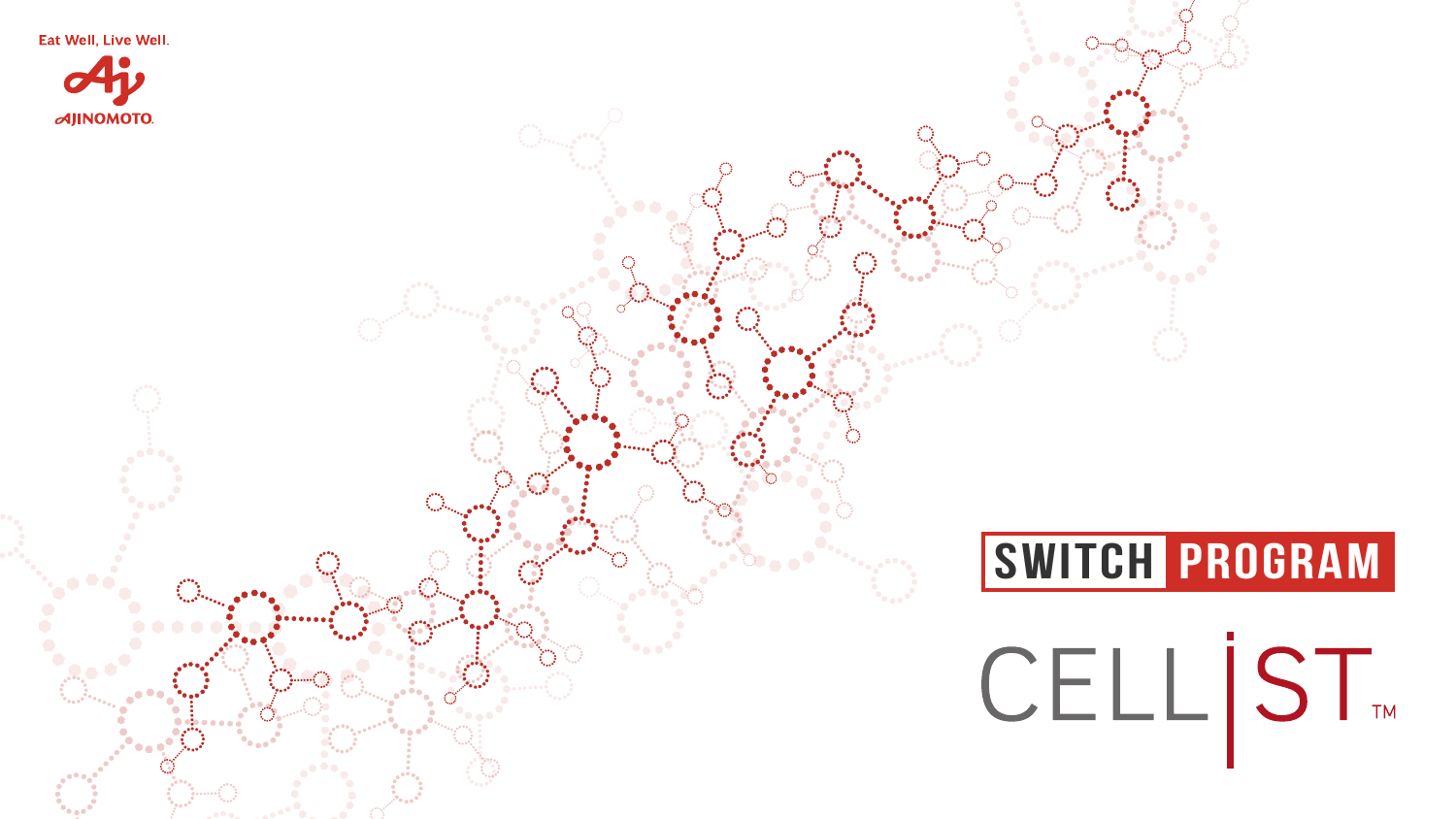## **Ajinomoto Genexine Co., Ltd.**

아지노모도제넥신은 동물세포배양배지 개발 및 제조, 배지 위탁생산 등의 서비스를 제공하고 있습니다. 한국 바이오의약품 시장 성장에 발맞추어 최첨단 기술을 기반으로 만족도 높은 솔루션을 제공하여 고품질, 고부가가치 의약품 개발에 공헌하는 기업으로 지속 성장 해 나가겠습니다.



아시아를 중심으로 가장 선호하고 신뢰받는 세포배양배지 공급자가 되겠습니다.

## VISION

고객중심의 문화, Operational Excellence, Stable-Speedy-Superb quality

## VALUE

세포배양용 배지를 공급하여 의료발전과 인류의 더 나은 삶에 공헌하겠습니다.

## MISSION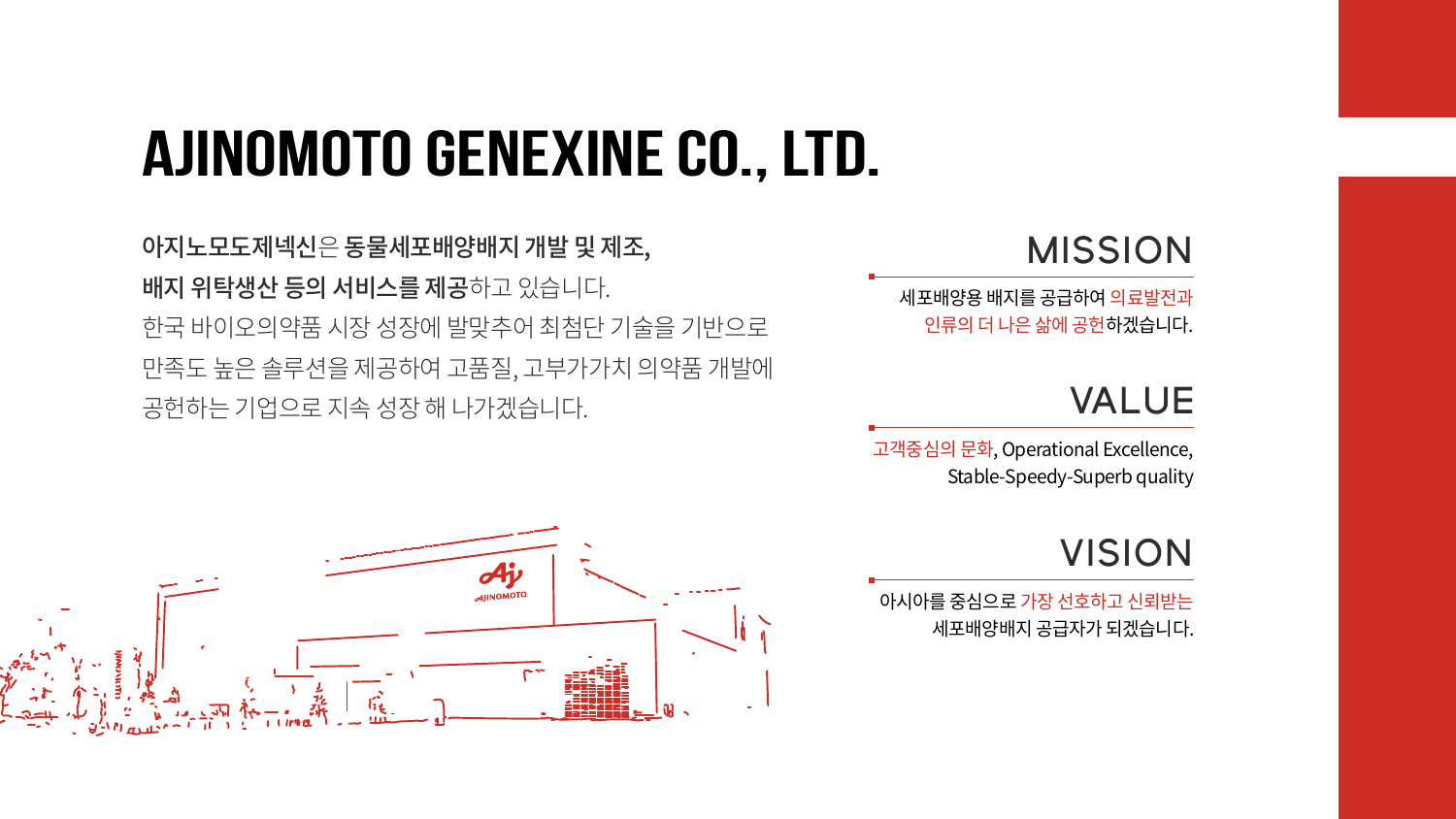아지노모도는 세포배양배지 시장을 이끄는 세계적인 품질의 세포배양배지를 제공하고 있습니다.

세계를 이끄는 아지노모도의 아미노산 기술과 노하우로 세포배양배지제품을 제조·판매하고 있습니다.



## No.1 아미노산 기술력

CELLiST는 아지노모도㈜가 제조·판매하는 세포배양배지 제품 브랜드입니다. 아지노모도㈜의 세포배양배지 사업은 1987년에 최초로 무혈청배지(ASFmedia)를 개발하면서 시작되었습니다. 아지노모도㈜는 약 30년 동안 바이오 의약품용 배지를 제조·판매해왔으며, 2012년에는 세포배양배지 생산과 확대 판매를 위하여 아지노모도제넥신㈜를 설립하였습니다. 셀리스트는 전세계 최고의 제약·바이오 기업들과 생명공학 연구소들을 고객으로 하고 있습니다.

## 1st 세포배양배지

# CELIST.

세포를 뜻하는 'CELL'과 전문가를 뜻하는 'iST'의 합성어로 전문성있는 세포배양배지 제품에 대한 아지노모도의 신뢰와 자신감을 나타냅니다. 또한, 아지노모도의 No.1 아미노산 기술력이 담긴 1st 세포배양배지를 뜻하기도 합니다.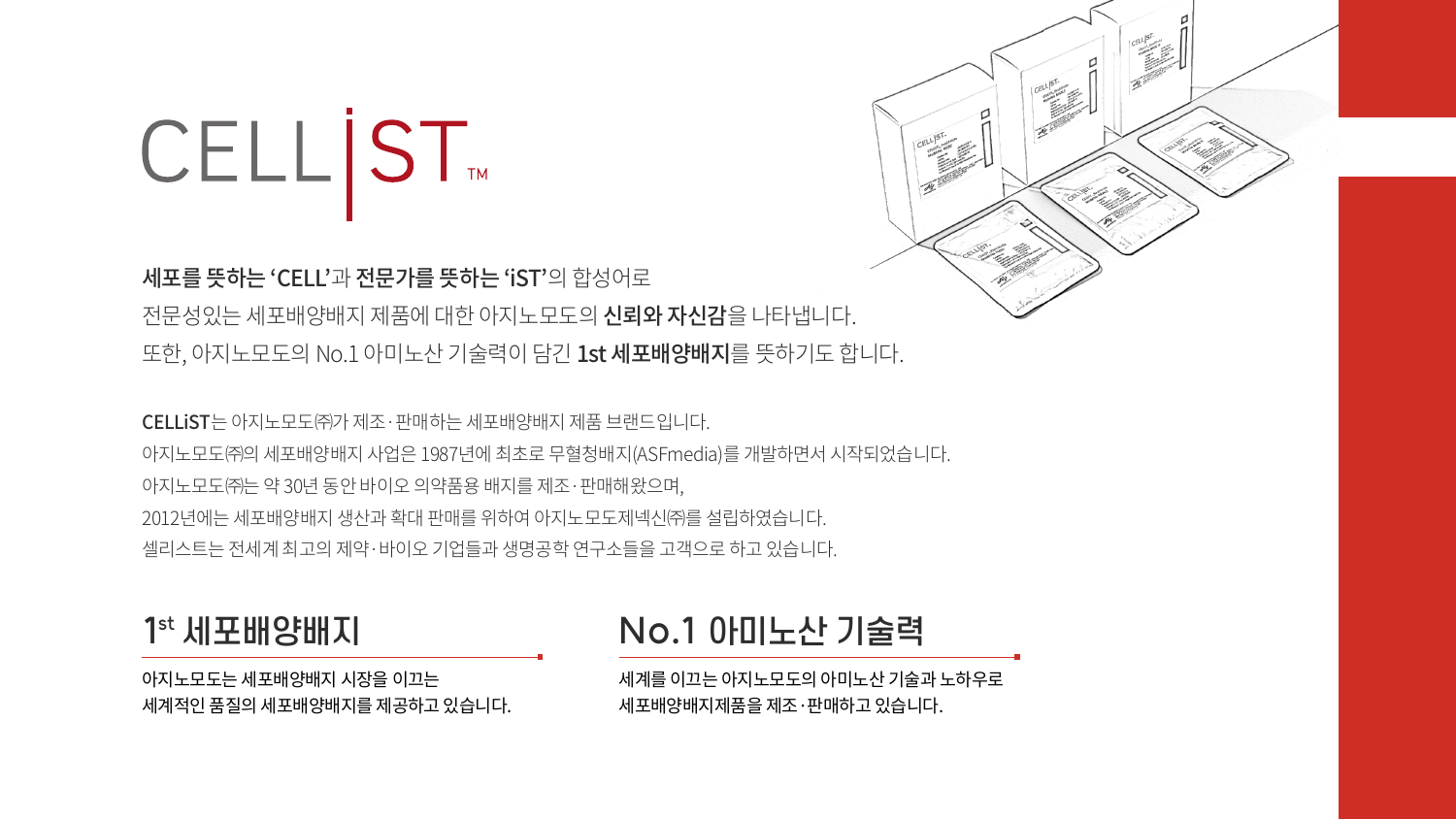## **WHAT IS SWITCH PROGRAM?**

# '세포배양배지 변경' 볼가능하다? 어렵다? 언제든지 가능하다!

SWITCH PROGRAM이란 바이오의약품 생산 공정의 주 요소인 세포배양배지의 변경(Media Switch)을 통해 생산성 향상, 항체 품질 개선, Cost Down 등의 효과를 제공하는 서비스입니다.

| $C$ o s $t$          | Media Change를 위한 제품 개발 비용은 별도로                  |
|----------------------|-------------------------------------------------|
|                      |                                                 |
| Time                 | 제품 개발 소요 기간은 최단 6개월이며, 일반적으.                    |
|                      | * CELLiST의 Catalog Media를 Fine Tuning만 할 경우, 제품 |
| Resource             | 당사 연구소에서 보유한 ambr, HPLC, UPLC 등 디               |
|                      |                                                 |
| <b>Documentation</b> | 동등성 평가, 허가 기관에 조성 직접 제출 등 Docu                  |

청구하지 않습니다.

로 1년 내에 Media Change가 가능합니다. 뚬 개발 소요 기간은 3개월까지 단축 가능합니다.

다양한 기기를 활용해 실험을 지원합니다.

동등성 평가, 허가 기관에 조성 직접 제출 등 Documentation Filing 시 적극 지원합니다.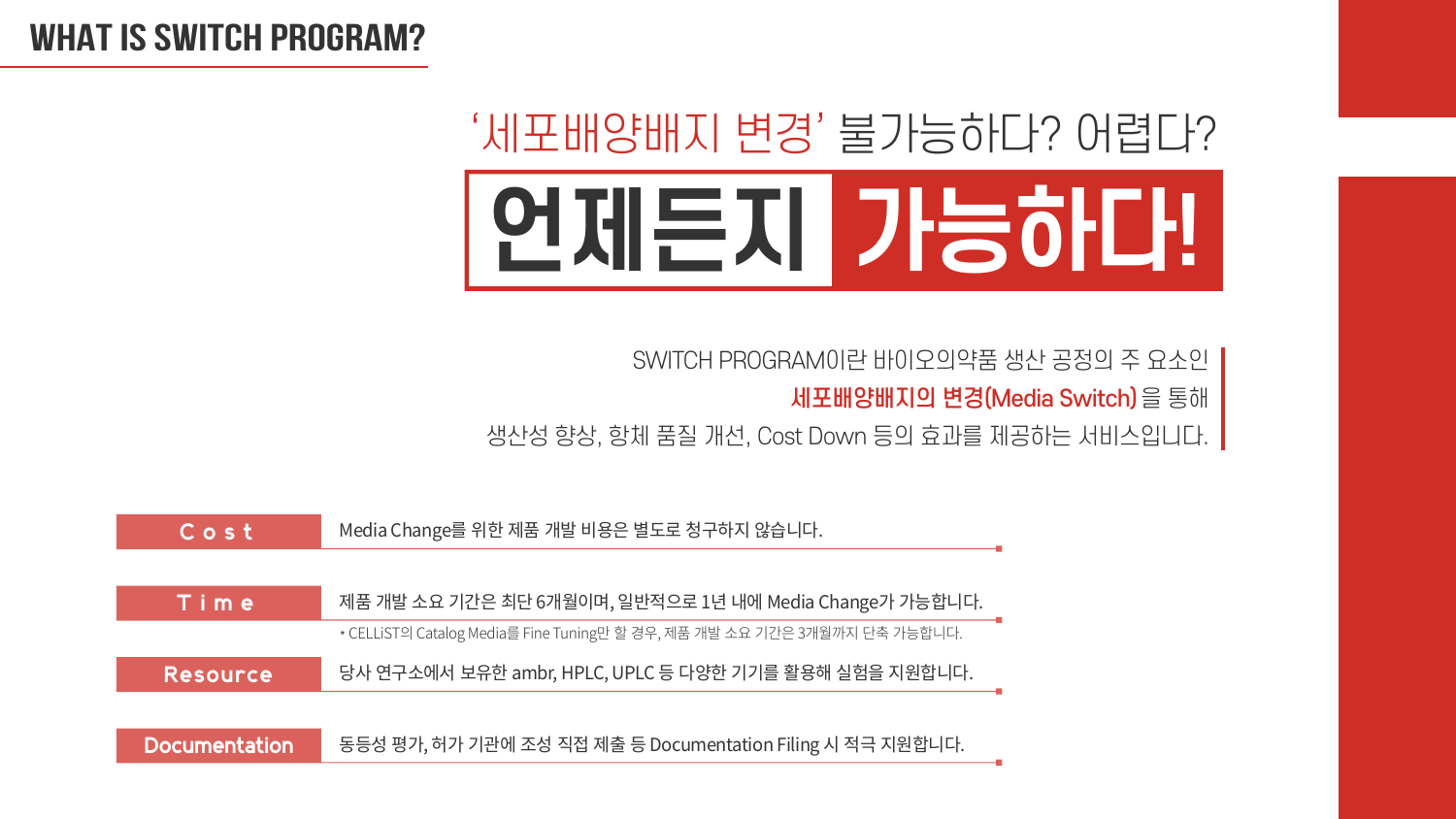

시장에서의 경쟁 우위 확보를 위해서는 비용 절감과 생산성 확보가 중요합니다. 빠르고 편하게 귀사의 개발 및 생산 효율성을 높일 수 있습니다.

SWITCH PROGRAM을 통해 Media Change를 진행하면 어느 단계에서든지 별도 비용 없이,

- · Media Screening Service
- · 생산성�향상 (Titer, VCD 개선)
- · 신속한 개발 지원 (ambr, HPLC, UPLC 등 활용)
- $\cdot$  최적의 배지 개발 (QbD, OMICS 등 활용)

## **WHY SWITCH PROGRAM?**

#### **Development Phase 1, 2**

#### **Phase 3 Commercial**

#### **New Drug**

- · Cost Down
- · 생산성�향상 (Titer, VCD 개선)
- · Protein Quality 향상 (CV, Glycan Profile 조정)
- · 분석 서비스 (HPLC, UPLC 등 활용)
- · 공정 개발 및 Process Validation 지원
- · Documentation Filing 지원 (동등성 평가 등)

- · Cost Down
- · 생산성�향상 (Titer, VCD 개선)
- · 분석 서비스 (HPLC, UPLC 등 활용)
- · 공정 개발 및 Process Validation 지원
- · Documentation Filing 지원

#### **Development Phase 1, 2**

- 생산성 향상 (Titer, VCD 개선)
- · Protein Quality 향상 (CV, Glycan Profile 조정)
- ㆍ신속한 개발 지원 (ambr, HPLC, UPLC 등 활용)

#### **Phase 3 Commercial**

#### **Bio Similar**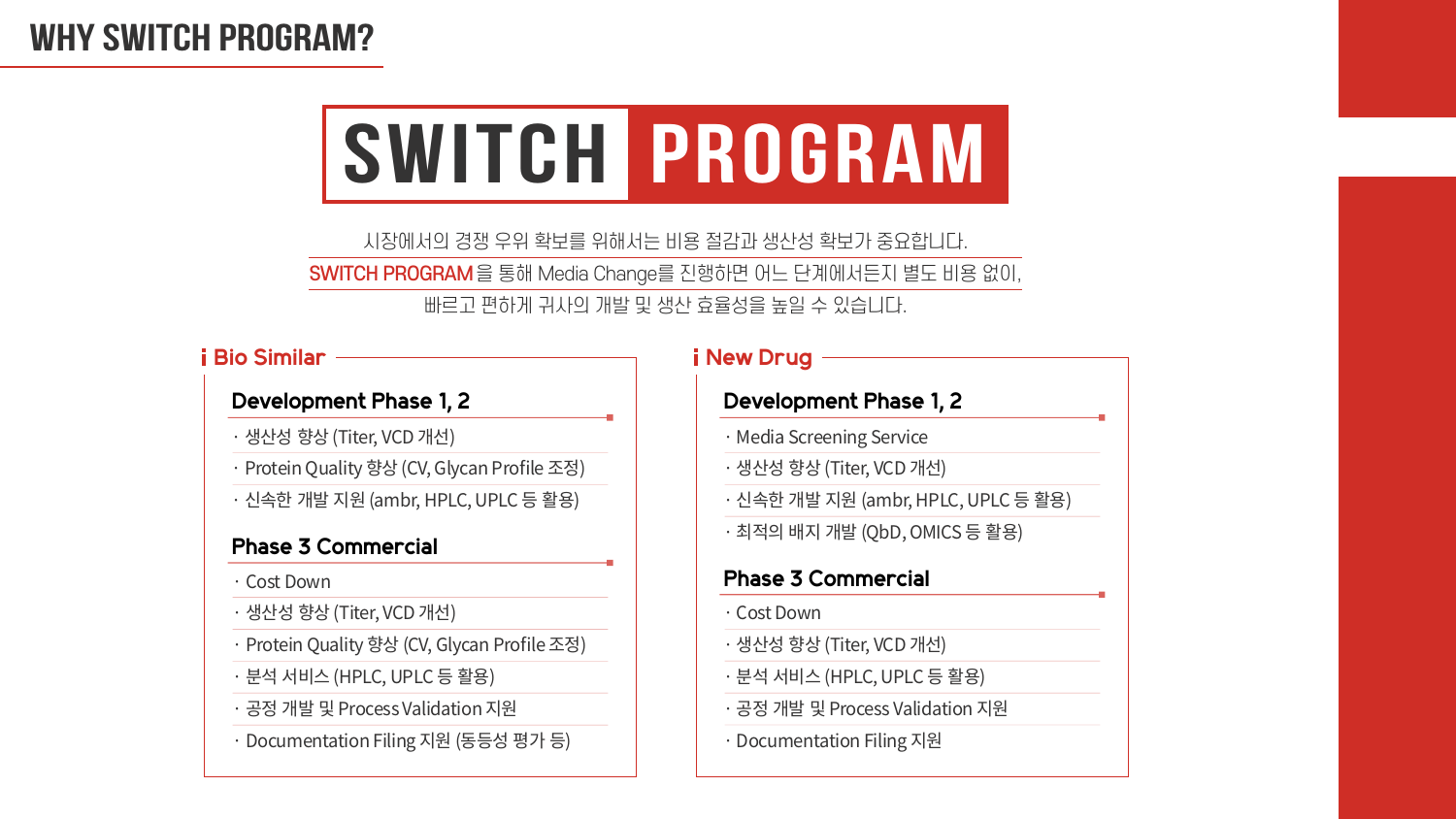## **SWITCh PROGRAM PROCESS**



## CELL ST

- · Change Control
- · Documentation Filing

## 04

· 배양 조건 설정

· Scale-up Test

05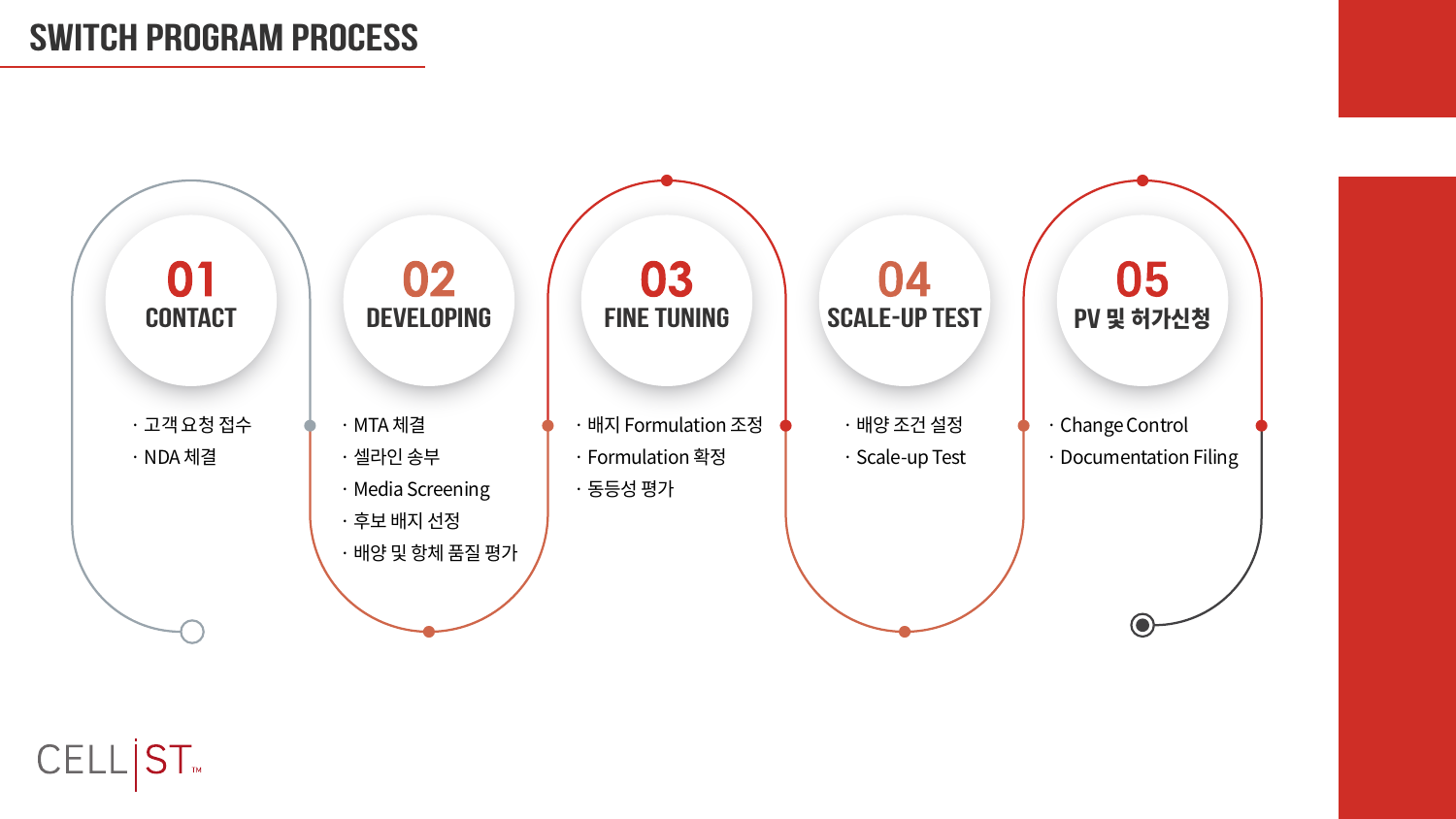## **DEVELOPING**

### [ 셀라인 송부 가능 시 ]

 $\sum$ 

## MTA 체결 및 셀라인 송부

Material Transfer Agreement(MTA) 체결 후 개발에 필요한 셀라인 송부

## 후보 배지 선정

Screening 결과를 바탕으로 1~2개의 후보 배지 선정 기본 배양 테스트(VCD, titer 확인) 및 CV, Glycan Profile 분석

### **CUSTOMER**

- · 셀라인 제공
- · 항체 품질 평가 항목 및 기준 설정
- · 후보 배지 선택

## 치적이 배지 생활해해 보기 전쟁 프로그램 프로그램

### **Media Screening**

R&D lab에서 자체적으로 보유한 Media Library 및 기존 제품 분석 결과를 활용해 Media Screening 진행

## 배양 및 항체 품질 평가

### **i AJINOMOTO** · Media Screening · 기본 배양 조건 설정 · 항체 품질 분석 진행 ㆍ결과 보고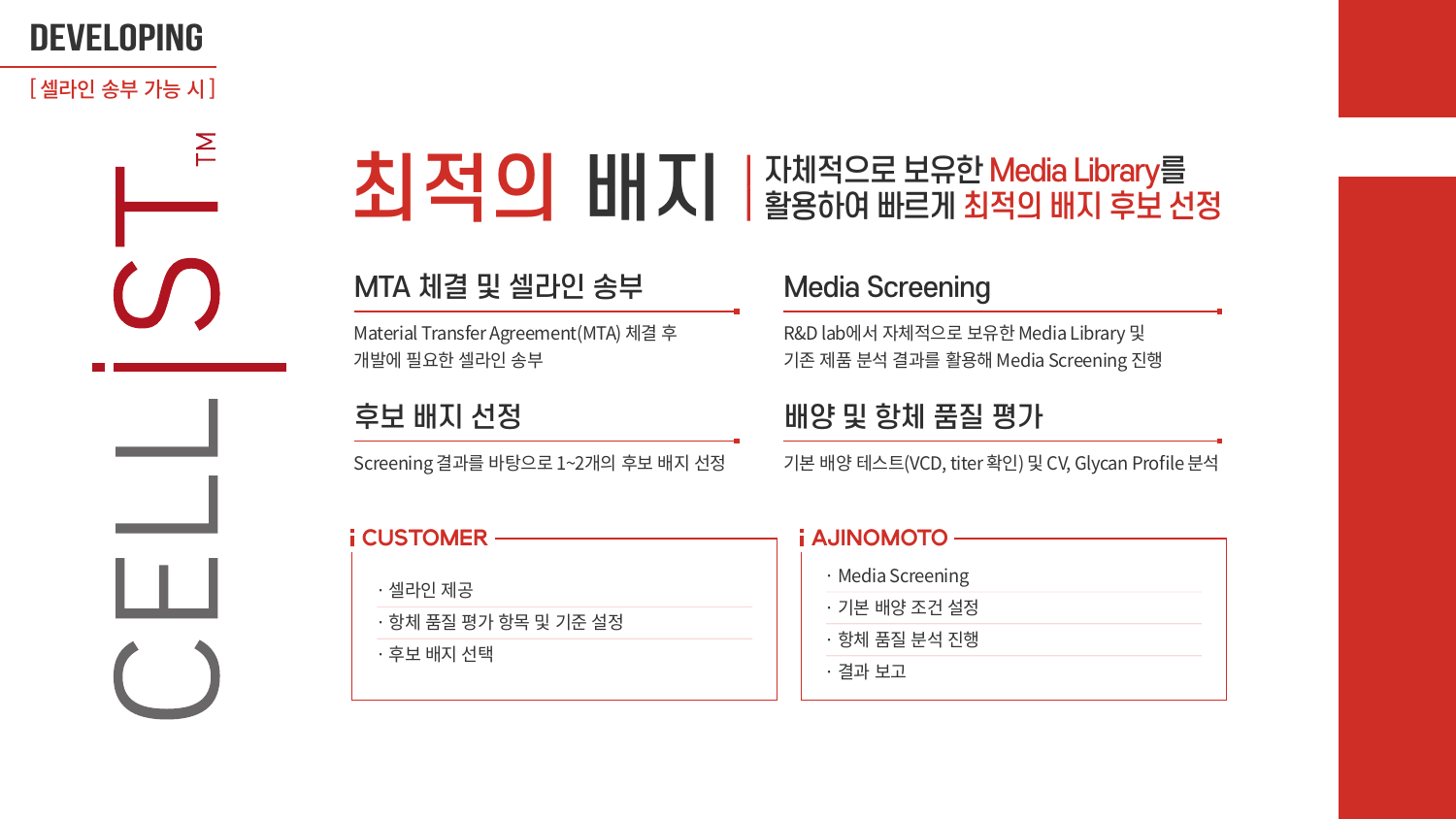## **DEVELOPING**

### [ 셀라인 송부 불가 시 ]



## MTA 체결

Material Transfer Agreement(MTA) 체결

## 후보 배지 선정

Screening 결과를 바탕으로 1~2개의 후보 배지 선정 기본 배양 테스트(VCD, titer 확인) 및 CV, Glycan Profile 분석 \* 배양액 송부 시 연구소에서도 분석 가능

### **CUSTOMER**

- · Media Screening
- · Media Screening 결과 공유 및 후보 배지 선택
- ㆍ항체 품질 분석 진행

## 치적이 배지 / 캠프 활용하여 빠르게 최적의 배지 후보 선정

### **Media Screening**

R&D lab에서 자체적으로 보유한 Media Library를 고객사에 송부해 Media Screening 진행

### 배양 및 항체 품질 평가

- · Media Library 샘플 송부
- · Media Screening 결과 검토 후 기본 배양 조건 설정
- · (고객사에서 배양액 송부 시) 항체 품질 분석 병행 진행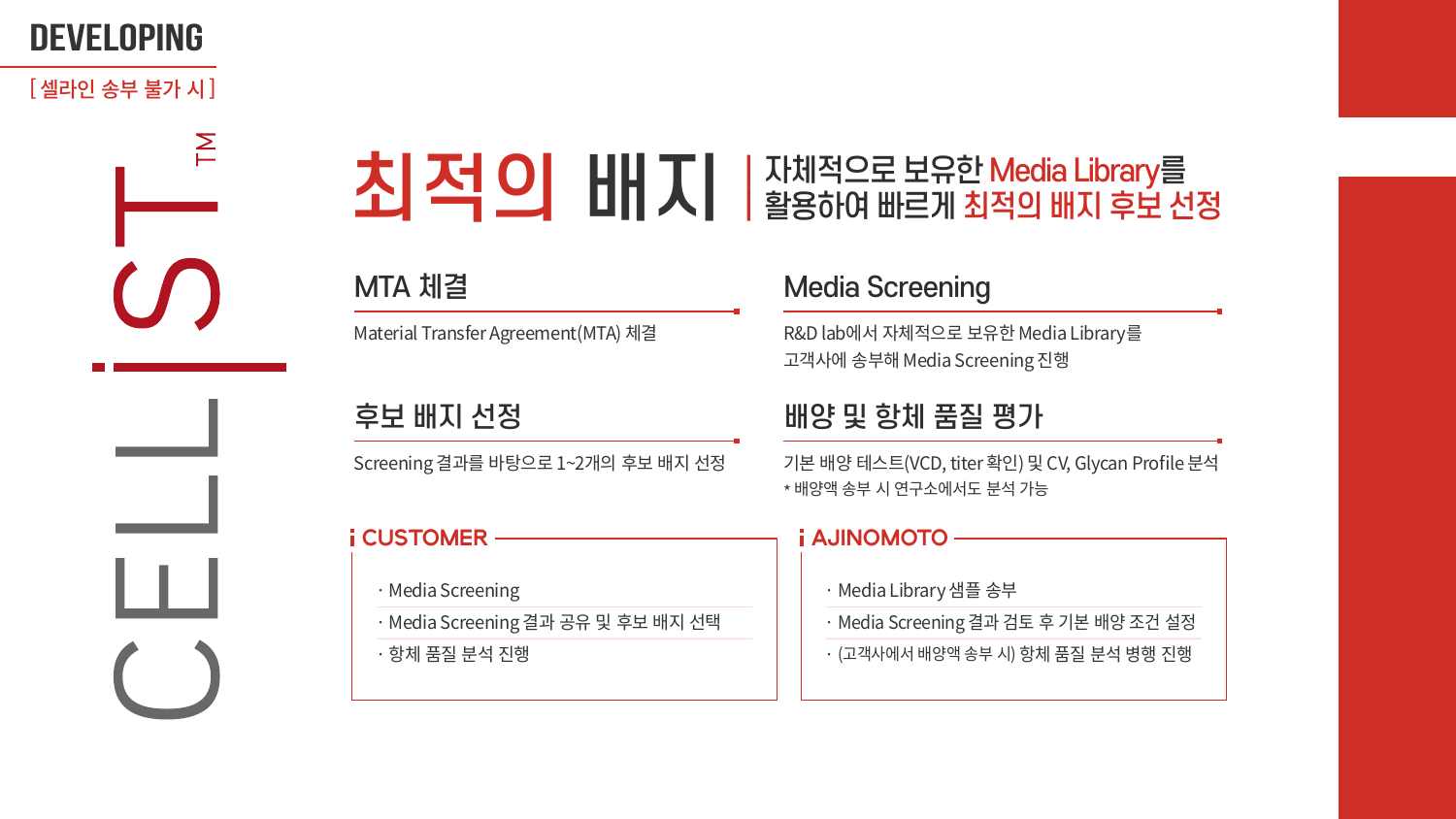## **FINE TUNING**

## **Maximize Cell Performance**

## 항체 품질과 생산성 향상을 위한 Fine Tuning

## 배지 Formulation 조정

배양 및 항체 품질 평가 결과에 따라 formulation 상세 조정



### Formulation 확정

- · 최종 후보 테스트 결과 보고
- · 배지 샘플 제공
- · (필요 시) 동등성 평가 결과 제출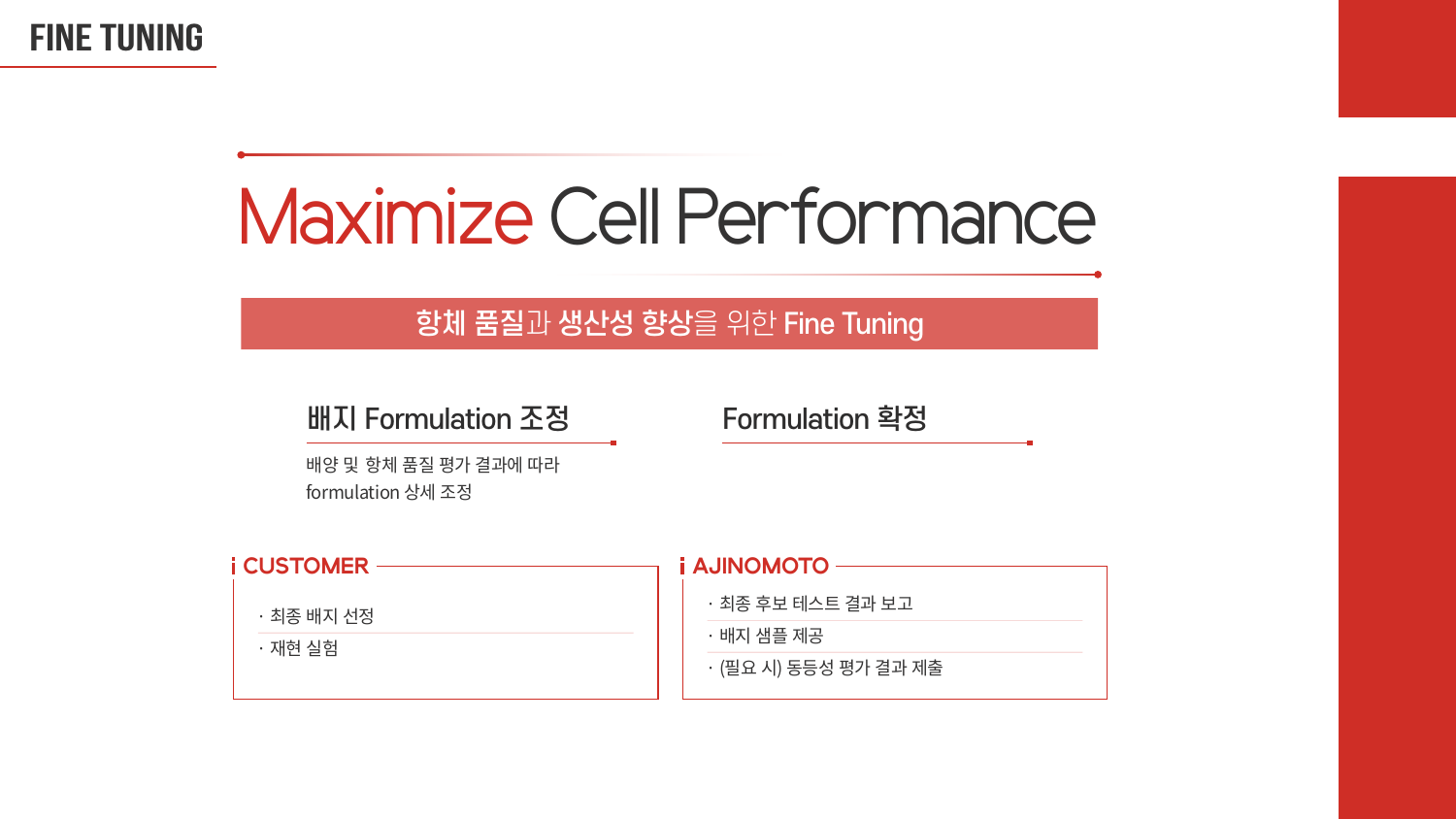## **SCALE-UP TEST**

# 배지에서부터 배양까지

## 배양 조건 설정

• 온도, pH 관리 등 기본 배양 조건 설정

### **Scale-up Test**

- 다양한 Scale에서 배양 테스트 진행
- Scale-up Test 결과에 따라 추가 테스트 및 배양 조건, 성분 조정 진행
- 고객사에서 추가 Scale-up Test 진행 시 Support



- · 배양 조건 설정
- · Scale-up Test
- 고객 Scale-up Test Support
- · (필요 시) 추가 테스트 및 Fine Tuning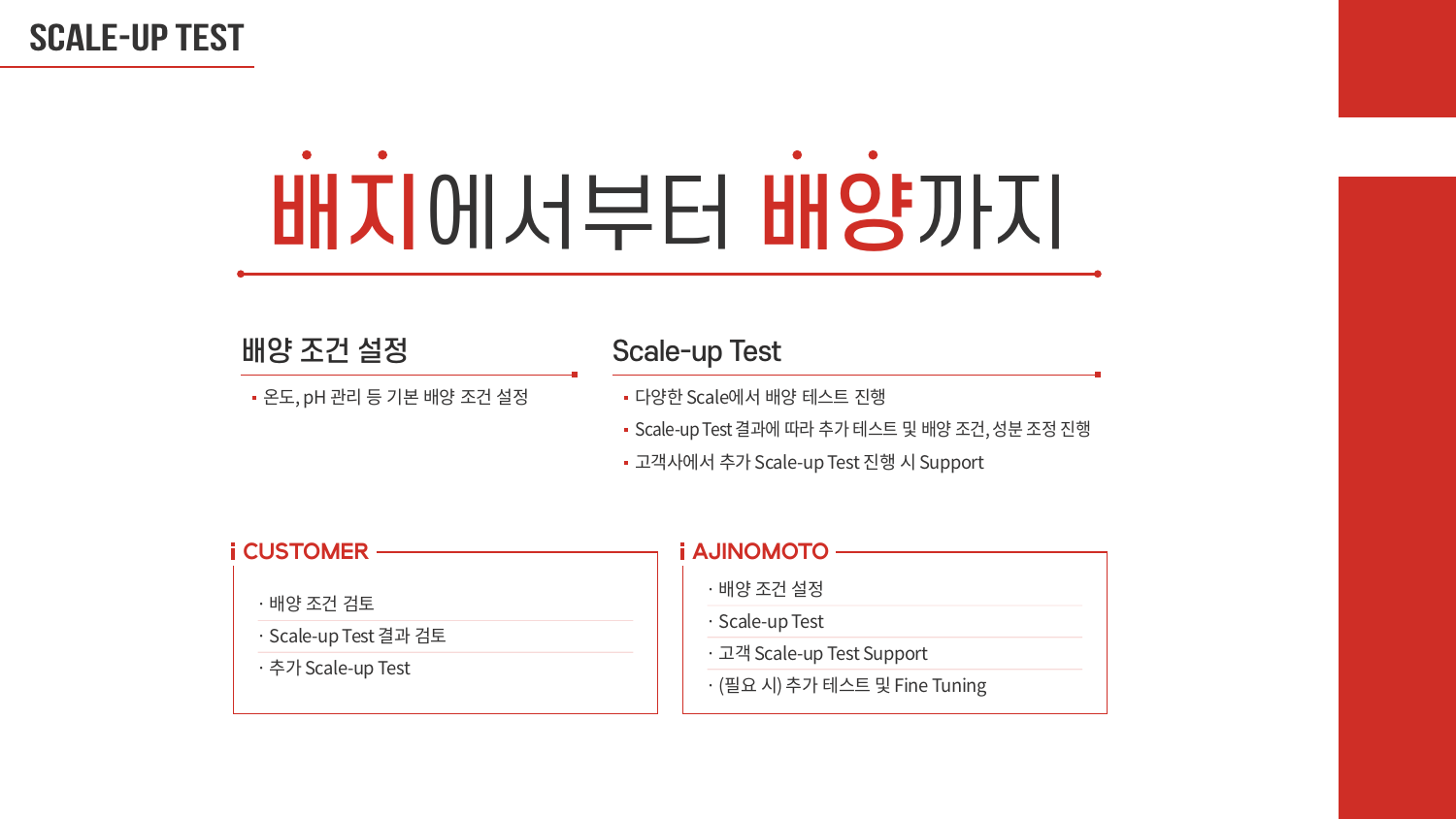## PV 및 허가신청

# Change Control Supporting

## 허가기관에 조성 제출 및 동등성 평가 자료, 실험 Raw Data 제공 등 Change Control을 위한 적극적인 Supporting

## Change Control 진행

배지 변경을 위한 Change Control 진행

#### **CUSTOMER**

- Change Control PV 진행
- · 배지 변경
- · Documentation Filing

### **Documentation Filing**

허가 기관에 제출할 자료 작성

- · Change Control PV용 배지/원료 제공
- · Documentation Filling Support (실험 Raw data, 동등성 평가 자료 제출 등)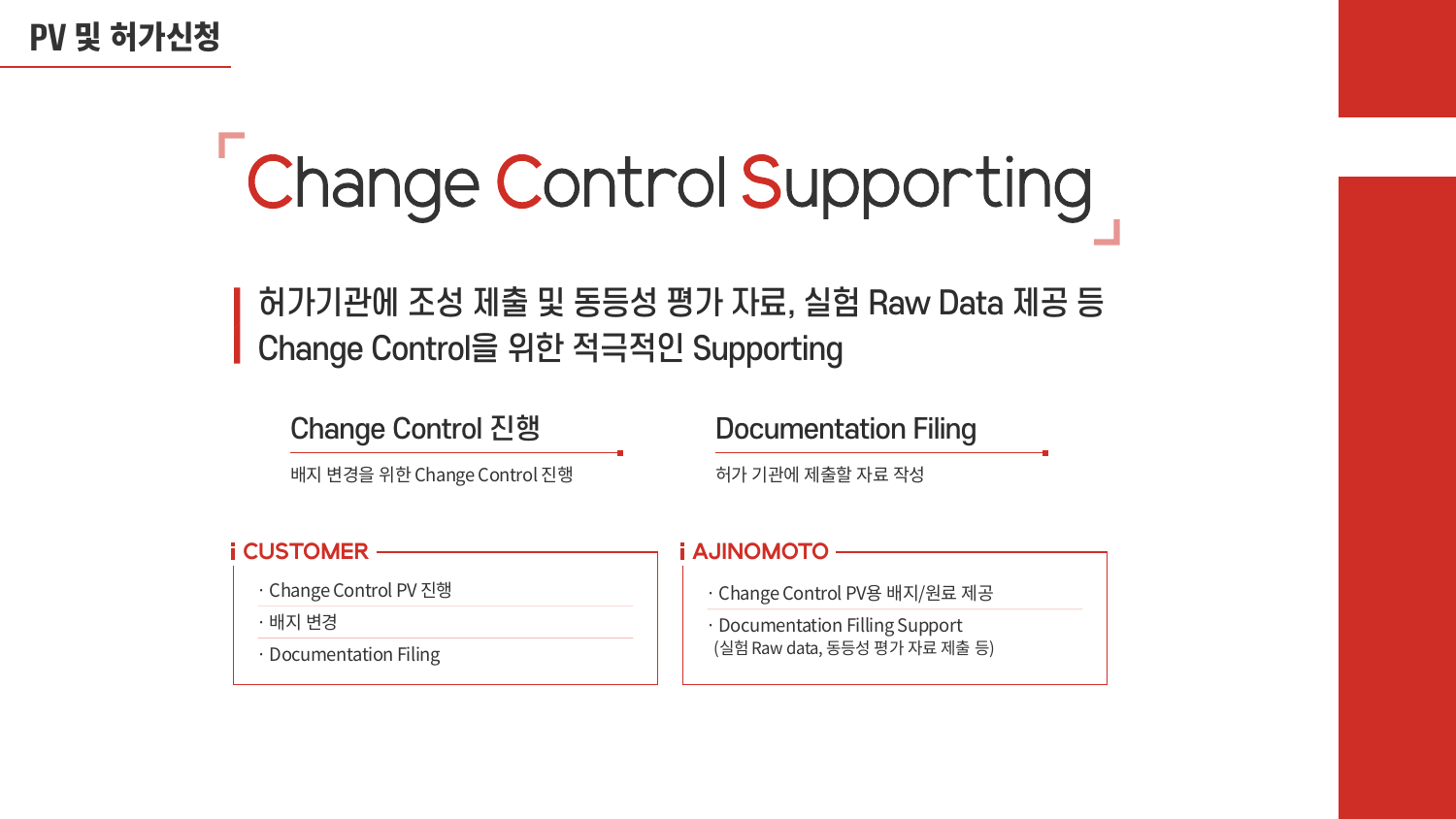## **CASE STUDY**

## 국내외 다수의 바이오시밀러 및 신약 파이프라인의 배지 변경 경험 보유

#### i A (Bio Similar)



#### i A

| <b>Stage</b>                            | Content                                                      | <b>Current Status</b>                                       |  |  |
|-----------------------------------------|--------------------------------------------------------------|-------------------------------------------------------------|--|--|
| $\cdot$ Phase3 $\rightarrow$ Commercial | ㆍ편의성 및 생산성 증대를 위해 기존에 사용하던<br>다수의 케미컬 원료를 하나의 Mixture 형태로 제작 | · 동등성 입증 후 원료<br>현재 생산에 사용중                                 |  |  |
| <b>A (Bio Similar)</b>                  |                                                              |                                                             |  |  |
| <b>Stage</b>                            | Content                                                      | <b>Current Status</b>                                       |  |  |
| $\cdot$ Phase3 $\rightarrow$ Commercial | ㆍ생산성 증대를 위해 배지 변경                                            | ㆍ동등성 입증 및 배지<br>Change Control 준                            |  |  |
| <b>B (New Drug)</b>                     |                                                              |                                                             |  |  |
| <b>Stage</b>                            | Content                                                      | <b>Current Status</b>                                       |  |  |
| · Development                           | · 생산성 증대 및 Product Quality<br>개선을 위해 배지 변경                   | · 최종 후보 배지 Fine                                             |  |  |
| i C (New Drug) –                        |                                                              |                                                             |  |  |
|                                         |                                                              | $\mathbf{L} = \mathbf{L} \cdot \mathbf{L} \cdot \mathbf{L}$ |  |  |

| <b>Stage</b>                            | Content                                                       |  |  |  |  |  |
|-----------------------------------------|---------------------------------------------------------------|--|--|--|--|--|
| $\cdot$ Phase3 $\rightarrow$ Commercial | · 편의성 및 생산성 증대를 위해 기존에 사용하던<br>다수의 케미컬 원료를 하나의 Mixture 형태로 제작 |  |  |  |  |  |
| (Bio Similar)                           |                                                               |  |  |  |  |  |
| <b>Stage</b>                            | Content                                                       |  |  |  |  |  |
| $\cdot$ Phase3 $\rightarrow$ Commercial | ㆍ생산성 증대를 위해 배지 변경                                             |  |  |  |  |  |
| (New Drug)                              |                                                               |  |  |  |  |  |
| <b>Stage</b>                            | Content                                                       |  |  |  |  |  |
| · Development                           | ㆍ생산성 증대 및 Product Quality<br>개선을 위해 배지 변경                     |  |  |  |  |  |
| <b>: (New Drug)</b>                     |                                                               |  |  |  |  |  |
|                                         |                                                               |  |  |  |  |  |

| <b>Stage</b>  |   |  |  |
|---------------|---|--|--|
| · Development | 샛 |  |  |

#### i D (New Drug)



### **Current Status**

동등성 입증 후 원료 변경 완료 현재 생산에 사용중

#### **Current Status**

동등성 입증 및 배지 개발 완료 Change Control 준비 중

#### 최종 후보 배지 Fine Tuning 중

#### ontent

방산성 증대 및 배양 조건 개선을 위해 배지 변경

#### **Current Status**

· 배지 변경 완료 현재 개발에 사용 중

#### Content

#### **Current Status** <u> Experimental de la propincia de la propincia de la propincia de la propincia de la propincia de la propincia de la propincia de la propincia de la propincia de la propincia de la propincia de la propincia de la propincia</u>

· 최종 후보 배지 배양 테스트 중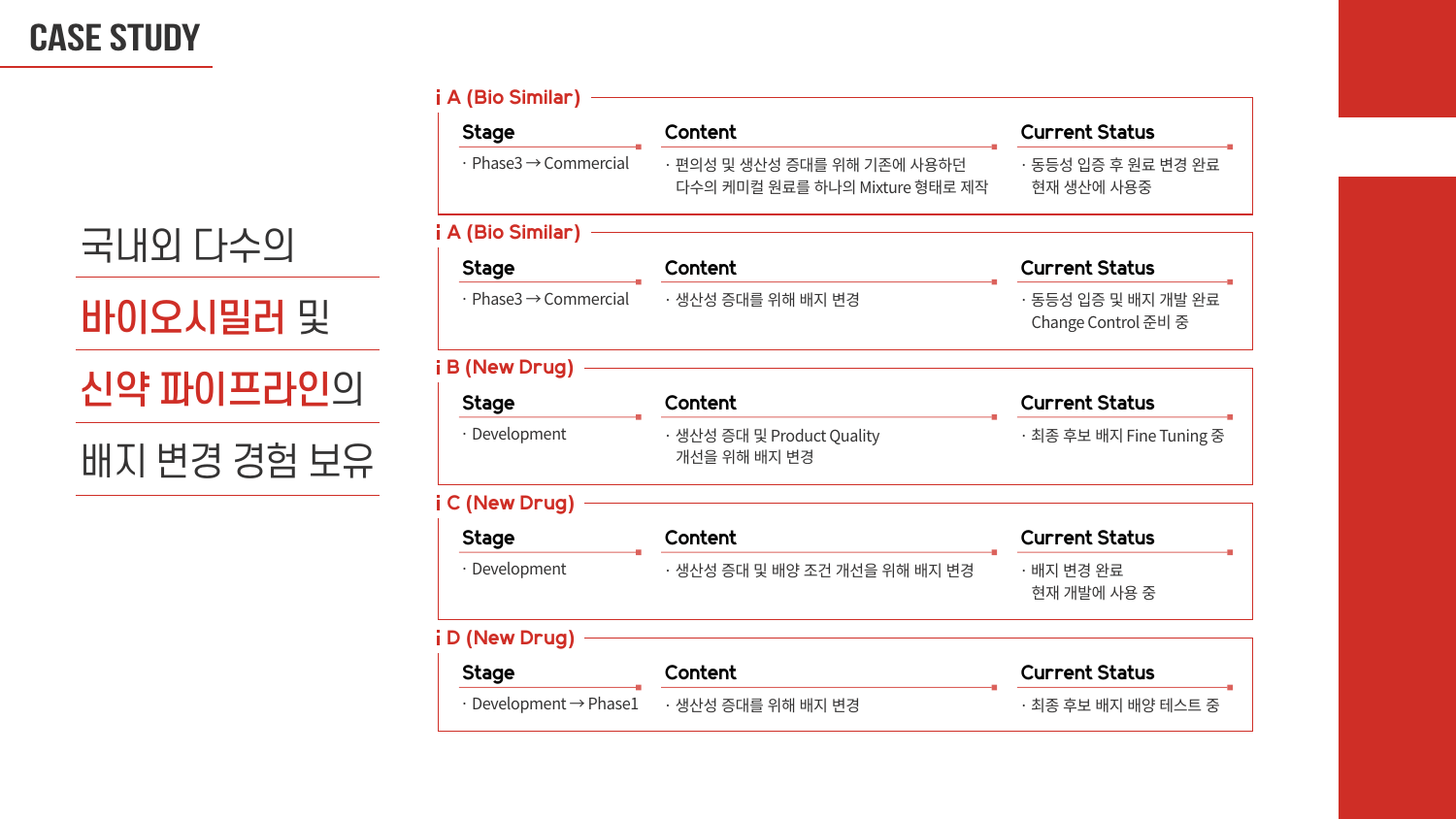## **TIME LINE**

## ┌ i Custom Media 개발 시 -

|                              | 1M |  |  |  |  | 2M   3M   4M   5M   6M   7M   8M   9M   10M   11M   12M |  |
|------------------------------|----|--|--|--|--|---------------------------------------------------------|--|
| <b>Media Screening</b>       |    |  |  |  |  |                                                         |  |
| 후보 배지 선정 후 Media 개발          |    |  |  |  |  |                                                         |  |
| 배양 테스트 및 Fine Tuning         |    |  |  |  |  |                                                         |  |
| Scale-Up Test 및 배양 조건 설정     |    |  |  |  |  |                                                         |  |
| CELLIST Catalog Product 이용 시 |    |  |  |  |  |                                                         |  |
|                              |    |  |  |  |  |                                                         |  |

## $-$  i CFI I iST Catalog Product  $0!B$  JH

| I ATTERNI AMMINĂ I I AMMA NIO VI |  |                                                              |  |  |  |  |  |  |  |  |  |  |
|----------------------------------|--|--------------------------------------------------------------|--|--|--|--|--|--|--|--|--|--|
|                                  |  | 1M   2M   3M   4M   5M   6M   7M   8M   9M   10M   11M   12M |  |  |  |  |  |  |  |  |  |  |
| <b>Media Screening</b>           |  |                                                              |  |  |  |  |  |  |  |  |  |  |
| 후보 배지 선정 후 Fine Tuning           |  |                                                              |  |  |  |  |  |  |  |  |  |  |
| Scale-Up Test 및 배양 조건 설정         |  |                                                              |  |  |  |  |  |  |  |  |  |  |
| Change Control 준비                |  |                                                              |  |  |  |  |  |  |  |  |  |  |